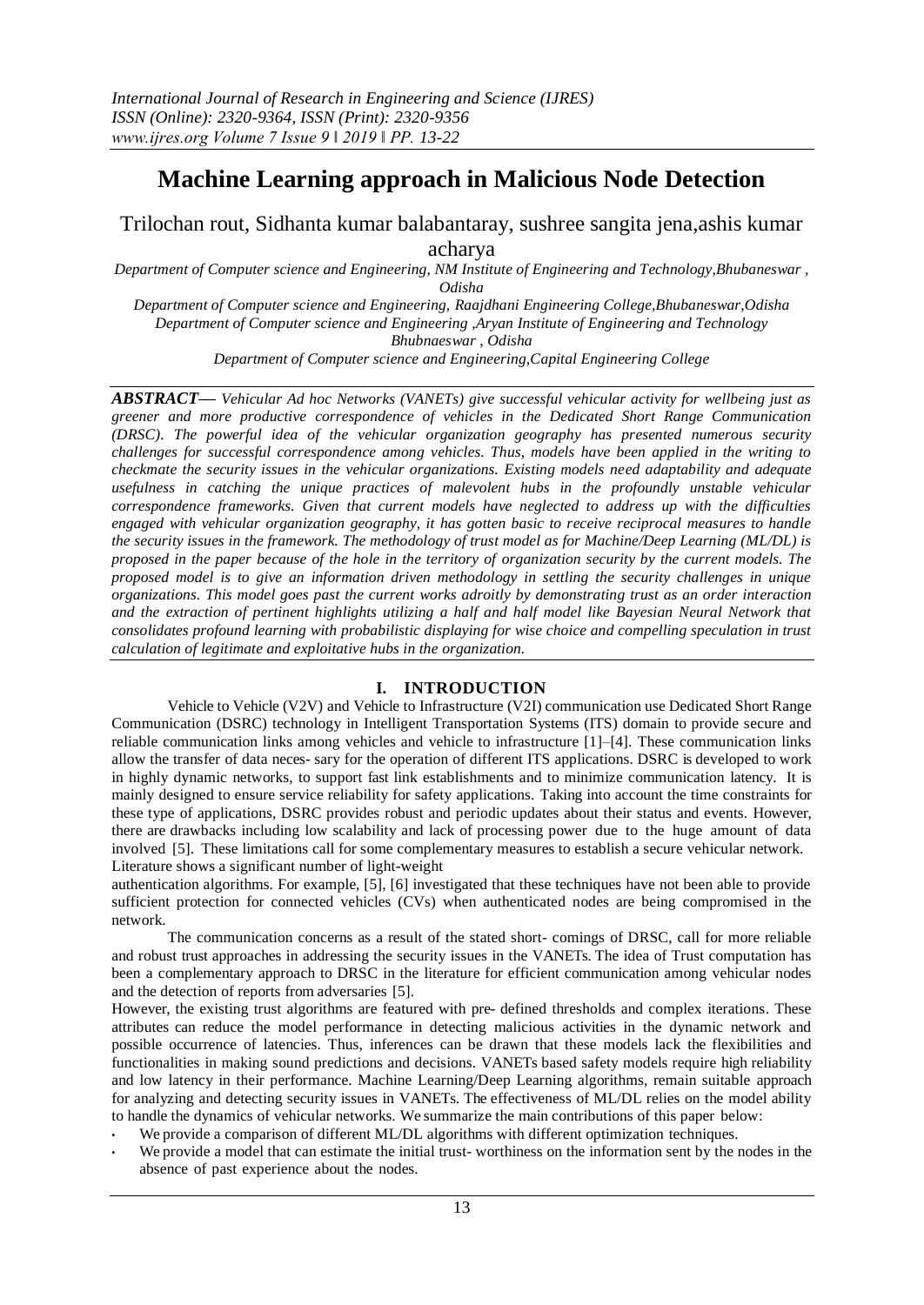- We formulate trust evaluation by providing sound and intuitive trust attributes in V2V communication with the correlations of the Basic Safety Messages (BSMs).
- We provide a model with expert/prior information in terms of regularization implicitly. This will enhance pa- rameter defining in NN, avoidance of over-fitting and boost of model performance in case of data sparsity in a less densely populated vehicular network scenarios.
- We provide an efficient model with low detection latency in information capturing.

#### *A.* Generic Trust Framework

The concept of trust has received wider studies and applica- tions in different disciplines, like Philosophy, Sociology, and Politics as one of the major key factors in human decision making [5], [7]. Trust in the field of communication can be defined as the desired expectation from an agent to service rendered. This can be represented in different ways: for instance, a binary trust can be represented as "1" or "0". A multilevel trust can be represented as level 1, level 2 ,..., level n, while a real value trust can be represented by values between [-1,1] and a probabilistic trust can have values between [0,1]. Trust management is categorized into three models, Entity Centric Trust (ECT), Data Centric Trust (DCT) and hybrid model. The paper lays emphasis on ECT and DCT models. In the ECT model, trust is being defined as an integration of multiple factors about the entity. In other words, trust is established on the nodes. This model of trust has been well adopted in trust computation in the literature. However, it has numerous drawbacks simply because of its time invariant nature. In this case, a valuable amount of time is taken for a receiving node to change the decision it must have taken about a given node. Furthermore, ECT involves rounds of complex iteration, which are likely to result in high detection latency of the system. This is not compatible with the dynamic nature of vehicular networks.

However, most of the emerging mobile networking tech- nologies are mainly data-centric in functionality and largely operated in a dynamic environment. Thus, in such a scenario, it is convenient to establish trust on the data rather than the reporting nodes. For instance, in VANET, the identity of nodes as a security measure in ECT has no contribution in the update of the events and status of the nodes in the network. However, DCT makes use of alert messages like the safety warnings, traffic information update, time freshness, and location relevance to provide a valuable information about the state of the vehicular network.

The above challenges of ECTs are addressed with the establishment of data centric attributes. In addition, ECT, relies heavily on the interactions of nodes in its decision making. A better appreciation of the malicious activities in the vehicular network can be felt with the numerous BSMs correlations integrated in DCT. These BSMs correlations are effectively used for trust modeling and the detection of attacks. The numerous attributes to measure trust are speed correlation with Emergency Electronic Break Light (EEBL), vehicular density with speed, distance of observing node to an event such as accident, and time of information report of incidence in the network.

In the ECT model, a decision is made based on the interaction between nodes. Decision making in this context involves the combination of direct trust, recommended trust, and previous experience of the receiving node about a re- porting node. The receiving node establishes some delays by waiting for the three message reports to be received before making a decision, thus subjecting the system to delay in decision making. In addition, in ECT management, nodes do not establish uniformity in similar observation of events.

### **II. BACKGROUND AND STATE OF THE ART**

The challenges as a result of the dynamic, scalability and decentralized nature of vehicular networks have been a cause for concern in the security management of VANETs. The dynamic nature of VANETs, has introduced the scenario of uncertainty in the collection of evidence and trust evaluation. This section presents a brief review/insight on the existing trust computation models in the literature and also points out issues in addressing the security challenges in VANETs.

In respect to Machine Learning (ML), Raya et al [8] pro- posed the idea of DCT scheme in VANETs. Trust computation is evaluated using Bayesian and Dempster Shafer Theory (DST) techniques. In [9], a ML framework has been proposed for misbehavior classification using Weka<sup>1</sup>. In addition, au- thors in [10] used ensemble learning for misbehavior detection. However, the major challenge of Raya's and Brijesh's model is the performance efficiency in the training phase of their works. Authors in [11] proposed an adaptive detection model capable of preventing the effects of internal malicious attacks in vehicular networks. However, the model has low performance in event of high malicious attackers in the network. Related work in the literature, like Weighted Sum of received reports are used to establish DCT. The scheme proposed in [12], where reports from direct observer of an event assume the highest weight. The scheme only reduces the impact of oversampling due to multi-hop communications and works in the presence of honest majority. The loophole of this approach, is that it relies on the message contents to determine whether the node is a direct observer of the event or not. In [13], similarity measure is used in trust computation. In this regard, the similarity of the sender's behavior for a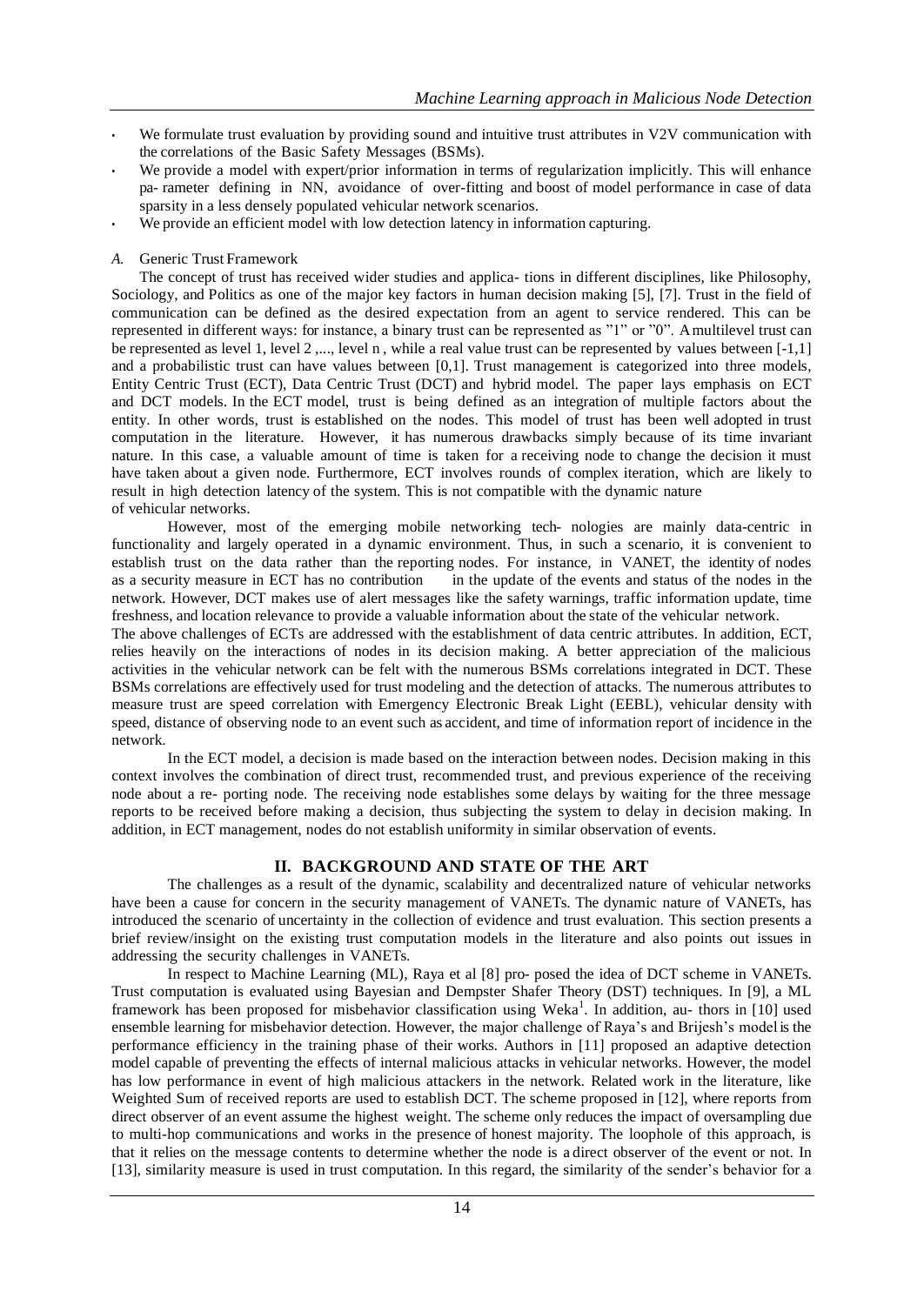reported event is computed by an evaluator who sends back the same report to the sender in order to observe its reaction. This approach is susceptible to high overhead and prone to error as the sender gets closer to the events. In [14], [15], [16], sigmoid function was used in computing the result of non-linear function by considering the input vec- tors. In addition, in [17], back propagation of neural network is used to identify the spurious events and malicious nodes. The proposed model performs better than majority voting, simple weighted voting, and Bayesian approach. However, if the average reputation of the nodes is high the true positive rate decreases, coupled with the computational complexity involved in the model. The concept of fuzzy model is elegantly studied in the literature [18], [11], [19]. The model makes use of weighted sum of direct trust, indirect trust and Road Side <sup>1</sup>Weka is a suite of machine learning software written in Java, and developed at the University of Waikato, New Zealand.

Unit's (RSU) recommendation in identifying the state of events in a network [20]. It demonstrates high performance evaluation in detecting the malicious nodes but performs poorly, when the malicious activity in the network is high. In addition to [21] the membership is defined, indicating the magnitude of which node is taken to be trustworthy other than the binary set. The major challenge of this model from the point of view of [21] is that it requires the effort of domain expert in parameter tuning. Bayesian inference model has been well explored in the literature. The model adopts the probability and likelihood of honest behavior to establish trust. In [22], probability of honest and dishonest behaviors follow a Beta distribution and are used to establish trust. The proposed model is resilient to selective misbehavior attacks, since it does not consider the recommendation from neighboring nodes, it only relies on Direct Trust (DT). Although Bayesian Theorem provides a foundation for assessment of direct trust, it often includes belief discounting when there is a lack of evidence or the environment is noisy. In this paper, Bayesian Neural Network is proposed in comparison with Neural Network (NN). The hybrid model as investigated in [23], [24], is characterized for its ability to model uncertainty to check-mate the latent attributes of adversary nodes in the vehicular network and reduction of model complexity by performing regularization and cross validation independently. These attributes will effec-tively handle the detection of the hidden attributes of adversary nodes in the system which models in the literature have not effectively addressed.

### *B.* Sybil Attack



(2)

tively handle the detection of the hidden attributes of adversary nodes in the system which models in the literature have not effectively addressed.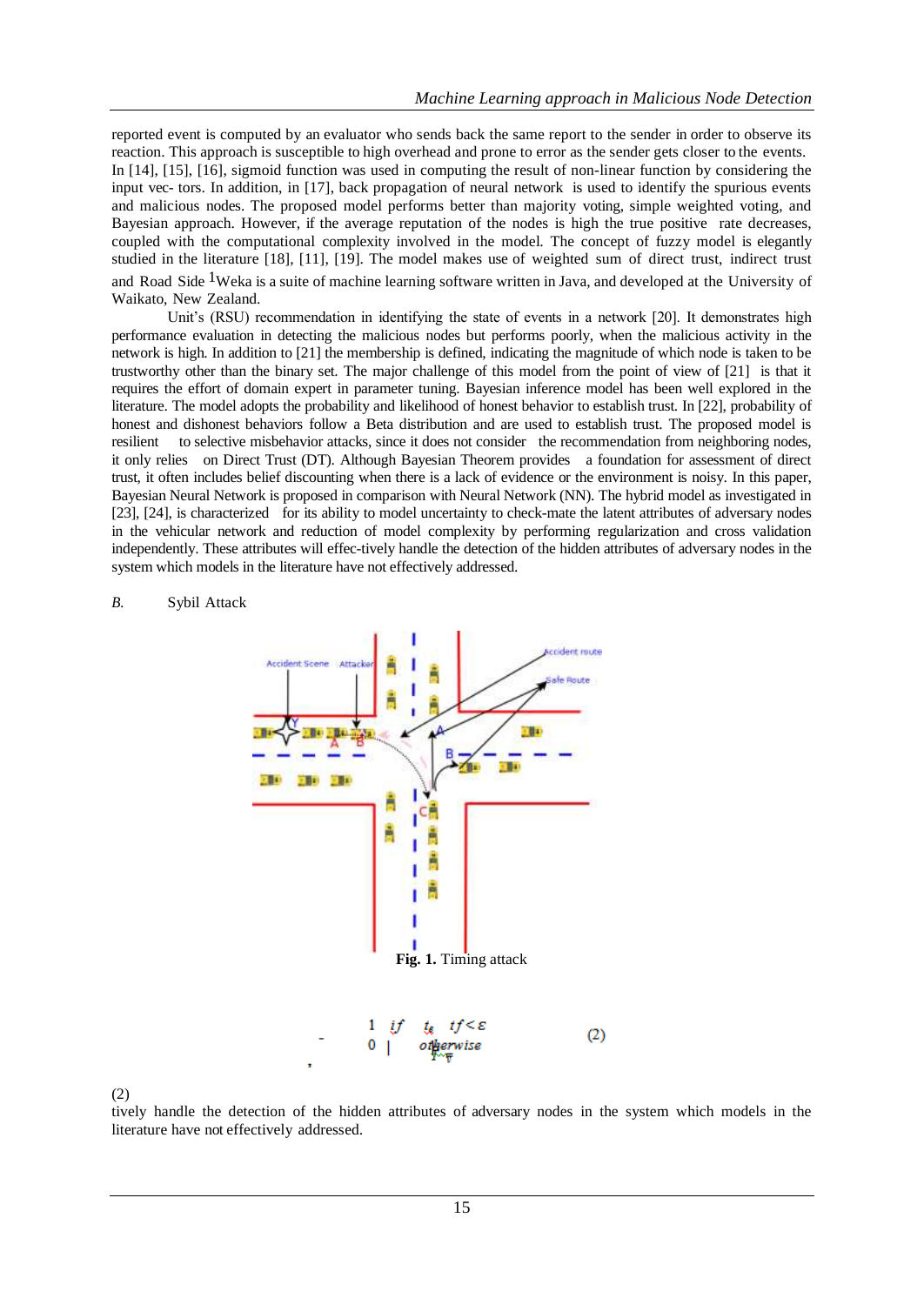*k* 

## **III. SYSTEM ATTACK MODEL**

This section demonstrates different attacks formulations.

### A. Timing Attack

*•* Vehicle **B** is an attacker vehicle, which launches timing attack between vehicle **A** and vehicle **C**

*•* When **C** receives the broadcast message at the right time, it has basically two route options, **A** or **B** as directions to circumvent the accident at position **Y**

*•* However, if vehicle **C** receives a message with extra time slot added due to delay by timing attacker vehicle, vehicle **C** will eventually meet the accident scene.

According to Figure 1, vehicle **B** observes an accident event and initiates a broadcast to the neighboring vehicles.

Assuming that the time of event  $t_e$  and the sending time are the same. Thus, vehicle C, receives the message at  $expected time t_c$ 

From the relationship between speed (v) and density (k) of vehicles, which are negatively correlated, it can be seen from equation 3, that increase in vehicular density results in the decrease in speed of vehicles. The reverse of this convention is assumed to be malicious. A clear illustration of the correlation of vehicular density with respect to speed is shown in Figure 2 and 3.



**Fig. 2.** Vehicular Density Estimation in VANET

```
.
v(k) = v_f - \frac{k}{r} v_f (3)
Where v (k) = speed, v _f = free flow speed, k _i = jam density, k
t_c = t_e +distance l_{\text{C}t_{\text{C}}}c
,l_{B}<sub>te</sub>
      Σ
```
(1)

= density. In addition, an increase in the density of a vehicle, results in decrease in the speed until the density reaches the maximum, known as jam density. Effort should be made to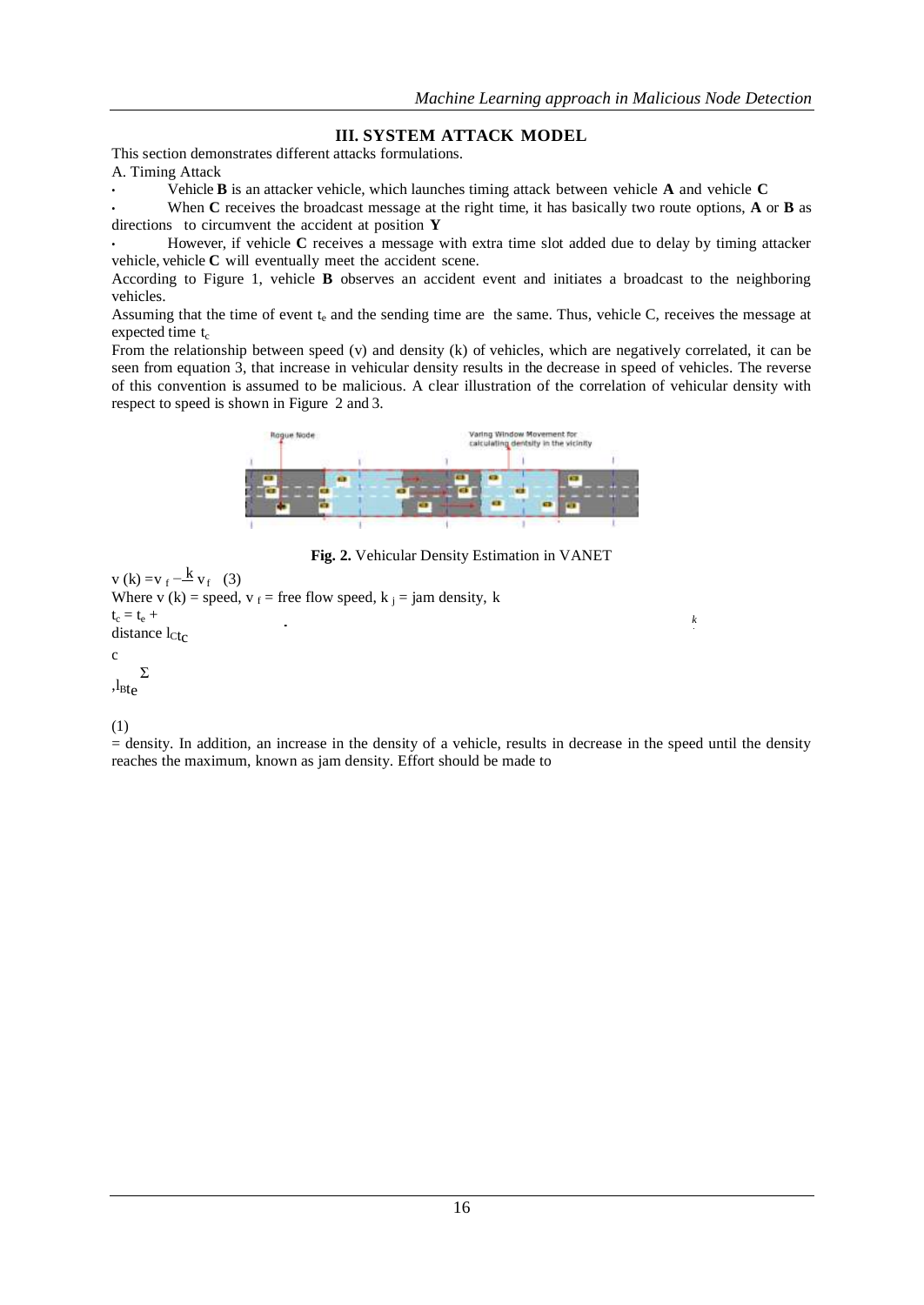Where,  $t_c$  = expected time of message reception by the receiving node,  $l_{\text{C}t_{\text{C}}}$  = location of vehicle C at time  $t_c$ , while

c, is the speed of light.

 $l_{Bte}$  = location of vehicle B at time t<sub>e</sub> Thus:

The time verification  $T_v$  is true if  $t_c$  t<sub>f</sub>  $\leq \varepsilon$  otherwise false. Where  $t_f$  is the received message by vehicle C, and

ε represents a tolerable estimation error.

*±* ensure that  $v_s$ <sup>TM</sup> v (k)  $\Delta$  where  $v_s$  is the speed of the sender. A negative value of v (k), implies that k exceeds maximum allowed density  $k_i$  which signifies a Sybil attack.

C. False Position Attack

A false position attack is changing the location of the vehicle by the attacker, and the vehicle is unable to detect



**Fig. 3.** Flow Variation in Accident Scene

this change and report it, as shown in Figure 4 and explained in more details as follows:

*•* Attacker Vehicle **B** discourages **A** from going further to broadcast warnings by pretending that it is closer to the incident of accident and in a better position **B'** to inform other vehicles.

*•* Vehicle **C** not being warned on time will likely meet the accident.



**Fig. 4.** False Position Attack

### **IV. METHODOLOGY**

The paper proposes the Bayesian Neural Network (BNN) model framework for high performance prediction, classifica- tion accuracy and low detection latency, in trust computation in VANETs, when compared with NN, in the presence of uncertainty in the information. The inadequacy of NN, to capture the uncertainty in a network, can result in over-fitting

of the data collected from the nodes during the training phase, the hidden attributes and maintenance of a well performed generalization in trust computation in vehicular networks.

In addition, the Bayesian phase of the model will enhance the model selection by inferring the optimal number of com- ponents (feature extraction/feature selection). This is achieved by the model's calculation of the values of a given criterion of each of the models using Bayesian factors. The model selection attribute will extract the different features of different attackers, which can equally enhance the speedy detection of the variant of attacks in the vehicular networks. In line with [10], the feature extraction module combines the following attributes: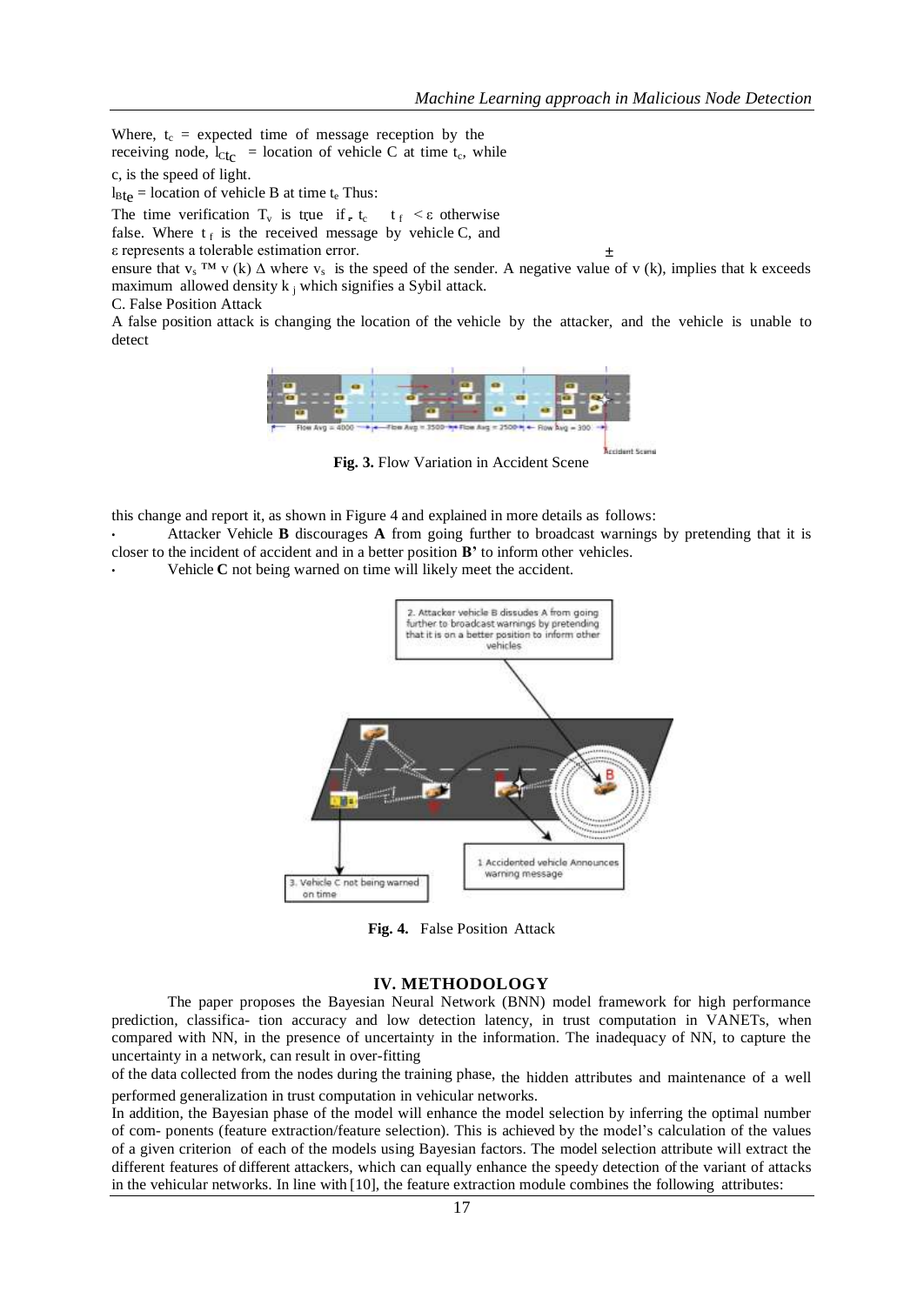- *•* VANETs model
- *•* Attack model
- The VANETs application being attacked

The Figure 5 shows representation of work flow.



**Fig. 5.** Design Classification of Malicious and Honest Information

*A.* Mechanism of Operation of the BNN Model

The improvement of the NN model rests on its probability logic view [25], which has to do with the posing of NN and as a Bayesian process. The main goal of BNN is to uncover the full posterior distribution over the entire network weights. This idea of probabilistic estimation, in place of point estimation in traditional NN, makes BNN more robust and effective in handling the following issues:

1) Regularization process while fitting the data.

2) No need of separate cross validation of the information received by the nodes while doing model selection.

3) The probabilistic model of BNN handles uncertainty in a natural manner.

4) Bayesian defines an appropriate model space for the data, and as such implements the rule of inference numerically.

5) It enhances the automatic relevance determination (ARD) of the input parameters. To elaborate on the ARD; assuming that the weights w from the feature,

$$
x_d
$$
 have variance  $\alpha_d^{-1}$  given that the p  $w_{d,j} | \alpha_d =$ 

$$
N \bigg[ 0, \sigma_d^{-1} \quad \text{When } \sigma_d \to \infty \text{ variance } \to 0, w
$$
  

$$
\to 0
$$

and poor generalization of the model.

BNN maintains this high performance over NN in node's analysis, by providing a strong distribution and inclusion of uncertainty on the weights in the network. The uncertainty model enhances the practical framework in understanding the deep learning models. This also leverages the system to learn from a small amount of evidence [24] when Information sparsity is experienced in the vehicular network, capturing of designate irrelevant. On the other hand, when  $\alpha_d$ 

 $\infty$  finite variance weight can vary designate relevant. During this process, relevance inference of  $\alpha$  is drawn from the data and while optimizing some  $\alpha_d$ , it is possible that some will go to  $\infty$ , the model will discover some irrelevant inputs.

These attributes are not obtainable in the traditional NN setting and the parameters in NN require tuning by an expert Otherwise, it will lead to convergence at local minimum, and poor generalization of the model.

The idea of BNN framework is needed to overcome the challenges in NN. BNN incorporates the transformation of NN from point estimation to probabilistic estimation is achieved by first establishing series of functional transformation in different correlated layers. The mathematical representation is stated below: In this paper, Laplace's asymptotic approximation can be adopted to achieve the hyper-parameter selection.

### *B.* Classification Criterion of the Model

This paper presents a detailed explanation of the mathe- matical representation of the detection and trust computation process while using BNN model in vehicular communication

Σ Σ system. In this case, the model denotes  $\bar{x}$  as a vector taken - H - D  $\sum \sum$ 

$$
y_k(x, \theta) = h_{i=1}
$$
  $k_j \sum_{w \in \mathcal{X}} w^{(1)} x_i + w^1$ 

 $k<sub>th</sub>$  neural network output. In other words, *i* is the piece of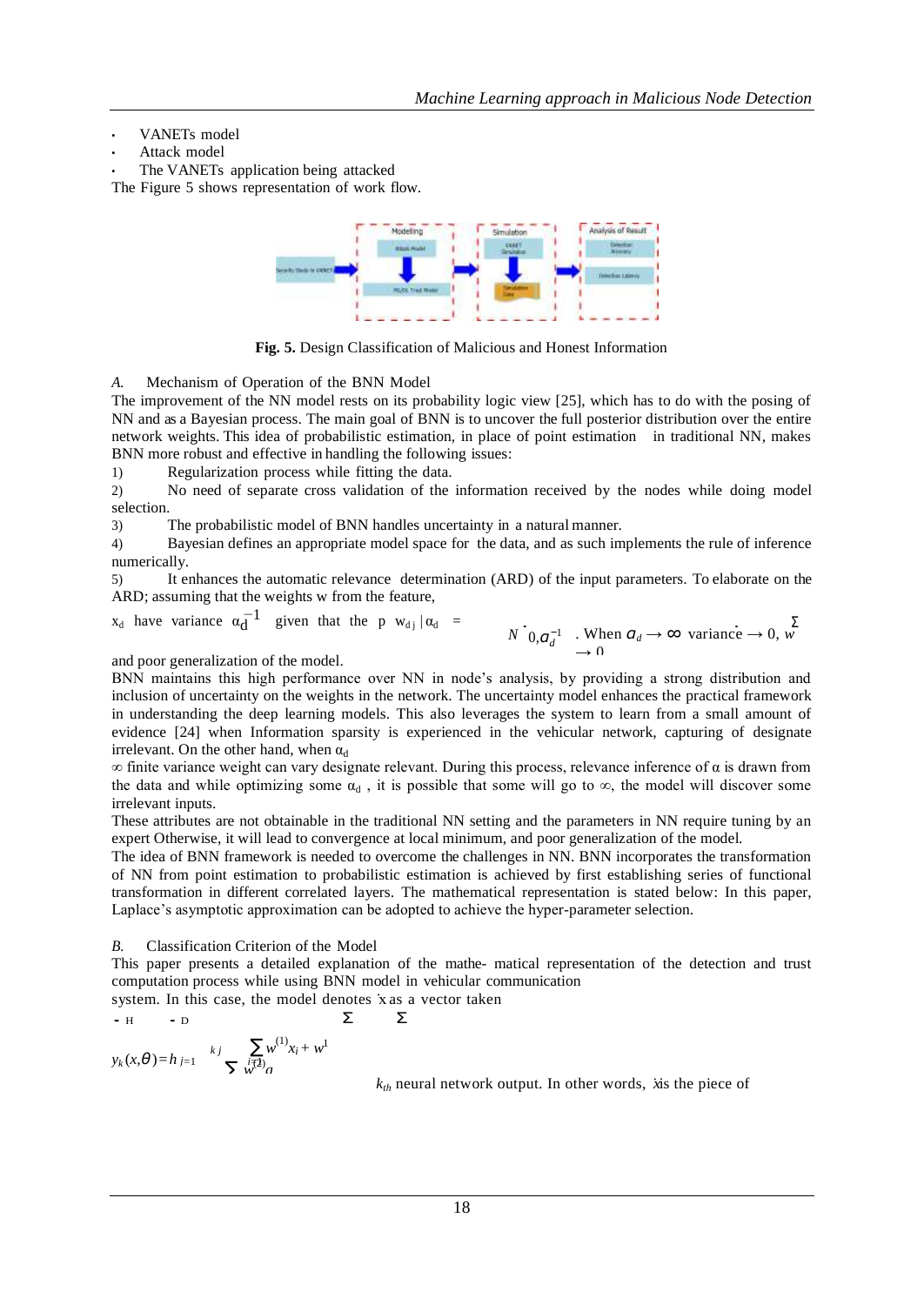from random variable  $D$  in the input layer, and  $y_k$ 

is the  $j_0$   $j_0$   $\pm w^{(2)}$  (4)

where  $y_k$  is taken to be the kth output of the neural network, x is the vector of the variable D for the input layer, while  $\theta$  remains the combination of the adaptive weight parameters

*k*0

evidence to be predicted. The variable *c* is the class of the

2 *{ − }* node with values 0 or 1. The value 0 and 1, respectively, represent the malicious (mal) and honest (hon) information, sent by the nodes. Mathematically,  $c \in \{mal, hon\} \equiv c$ ∈ {0,1}  $w^{(1)}$ and  $w^{(2)}$ , and the bias  $w^{(1)}$ and  $w^{(2)}$ , while H is the considering a binary classification. The trust level correspondji k j  $j0$  kO ing to the class c, remains the posterior probability of c given number of units in the hidden layer. From the traditional approach, the variable  $\theta$  from the training samples is estimated by possible minimization of the error function [26], [25] the error function [20], [25]<br>the evidence [θ,  $\dot{X} = \dot{D}$ ]. This can be expressed using Bayes Theorem as follows:  $p(c = C | \theta, \dot{X} = \dot{D}) =$ 1 N No n 2  $\alpha$ <sup>W</sup> 2 p .  $\theta$  | c = C,  $\dot{X} = \dot{D}$  (c = C |  $\dot{X} = \dot{D}$ ) Σ  $E = E_D + E_\theta = \sum \sum y_k (x; \theta)$  c<sub>k</sub>  $n=1$   $k=1$ +  $\sum \theta_i$  (5)  $i=1$  $(0 | X = \overline{D})$  $\overline{2}$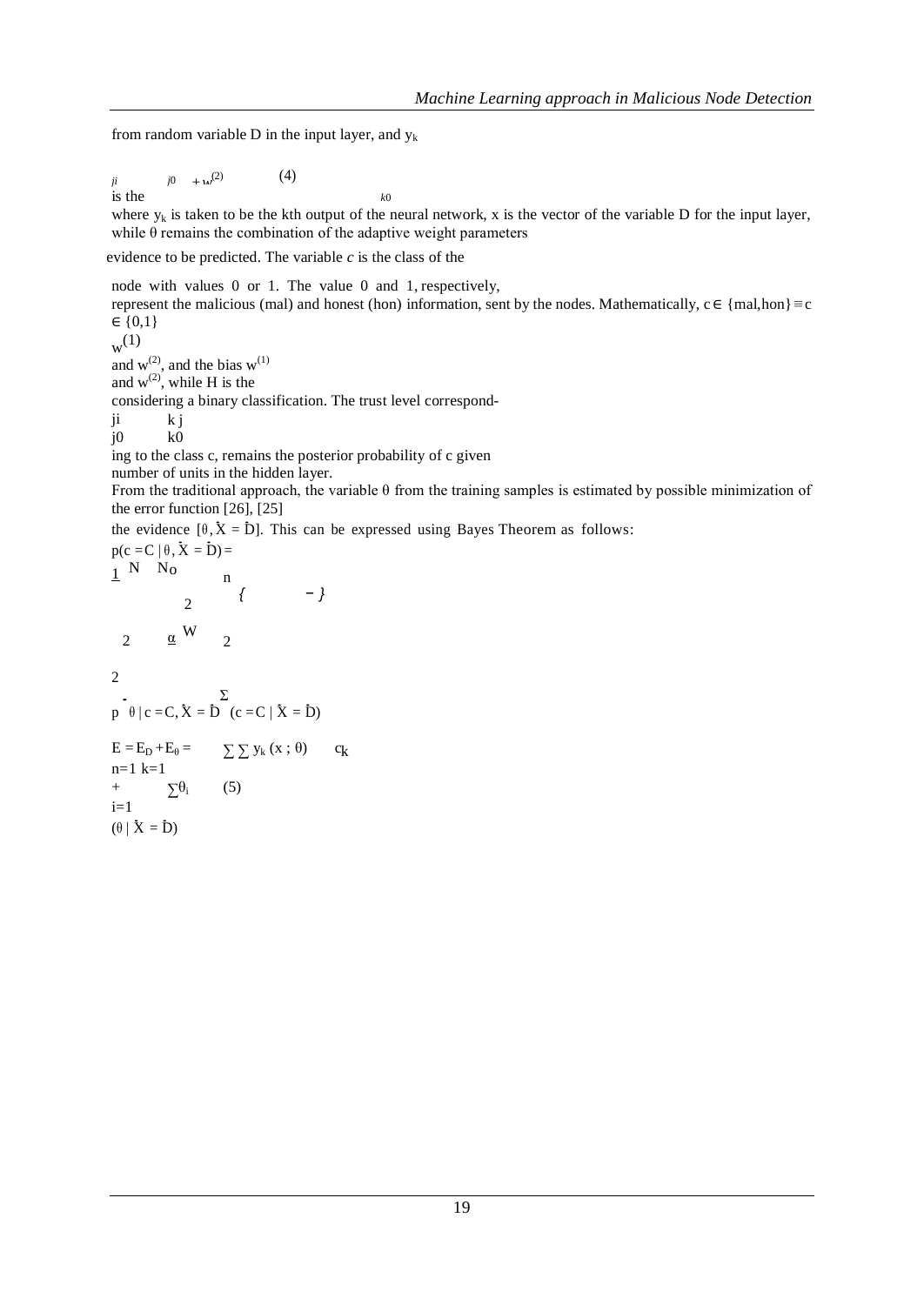where  $y_k$  denotes the kth neural network output with respect to  $x^n$ , of the nth training input data;  $c^n$  remains the nth target of the output training data. N is the corresponding input and output pairs in the target data set;  $N_0$  is denoted as the number of output variables; while W is the number of parameters in  $\theta$  and  $\alpha$  is the regularization parameter. The variable  $E_D$  and  $E_\theta$  remain the error between the data and the approximation with respect to neural network and decay regularization.

To make the neural network assume the form of Bayesian frame work, the learning is to be interpreted from probabilistic angle [25], by considering the network output as the mean output which is conditional on the input [26], [25]. In addition, the prediction error should be interpreted probabilistically by adopting appropriate prediction error model like independent and identical, i.i.d Gaussian Probability distribution function PDF. [27]. The making of the neural network to assume a Bayesian

function (PDF) p (w |  $\alpha$ , M), to give the posterior PDF as: form, leads to the update of the prior probability distribution

(8)

By application of total probability theorem, 8 can be ex- pressed as follows:  $p(c = C | \theta, \dot{X} = \dot{D}) =$  $P(e - C | v, X - D) - P(\theta | c = C, X = \overline{D})p(c = C | X = \overline{D})$ 

*| |*<sup>∈</sup>  $\sum_{c \pmod{h}$  (mal, hon)  $[p(\theta \ c = C, X = D)p(c = C \ X = D)]$  $(9)$ 

For possible expression of mathematical simplicity, it is assumed that the individual reports remain independent [8]. From conditional probability of honest and malicious in- formation in vehicular networks the following mathematical expression is shown:

 $p(mal | x)+p(hon | x)=1$  (10) It can be deduced from equation 10, that  $\dot{X}$  is malicious,

 $p(\theta)$  $|D,\alpha,\beta,M\rangle =$  $p(D | \theta, \beta, M)p(\theta | \alpha, M)$  (6)

 $p(D | \alpha, \beta, M)$ 

when  $\dot{X} = 1$  p (hon  $\dot{x}$ ). Threshold selection for the categorization of the information sent by the nodes into malicious and

Where M is the model, D is the Data and  $\beta$  and  $\alpha$  are the hyper-parameters. Having done the necessary learning with the integration of Bayesian inference in NN, possible evaluation of the hyper-parameters is made. We assumed that the values of  $\alpha$  and  $\beta$ , are unknown. Bayesian inference in this regard can be applied to make an adaptive selection of the hyper-parameters. The Baye's equation for this selection is represented below: honest classes is adaptively done during Bayesian optimiza- tion of hyper-parameter, feature selection process and weight balancing of the nodes in Neural Network.

*− |*

Without loss of generality, the model in this paper adopts the threshold of 0.5 as illustrated in Figure 6 for possible expression of the mathematics behind the classification process

of honest and malicious information. The,  $\dot{X}$  is malicious iff  $p \text{ (mal } | \dot{x}) > 0.5 \equiv 1 - p \text{ (hon } | \dot{x})$ .

 $p(\alpha, \beta \, D_s M) = \frac{p(D \mid \alpha, \beta, M) p(\alpha, \beta \mid M)}{p(\alpha, \beta \mid M)}$  $p(D|M)$ (7) *|*

The posterior probability of equation 10 for malicious information is represented as follows: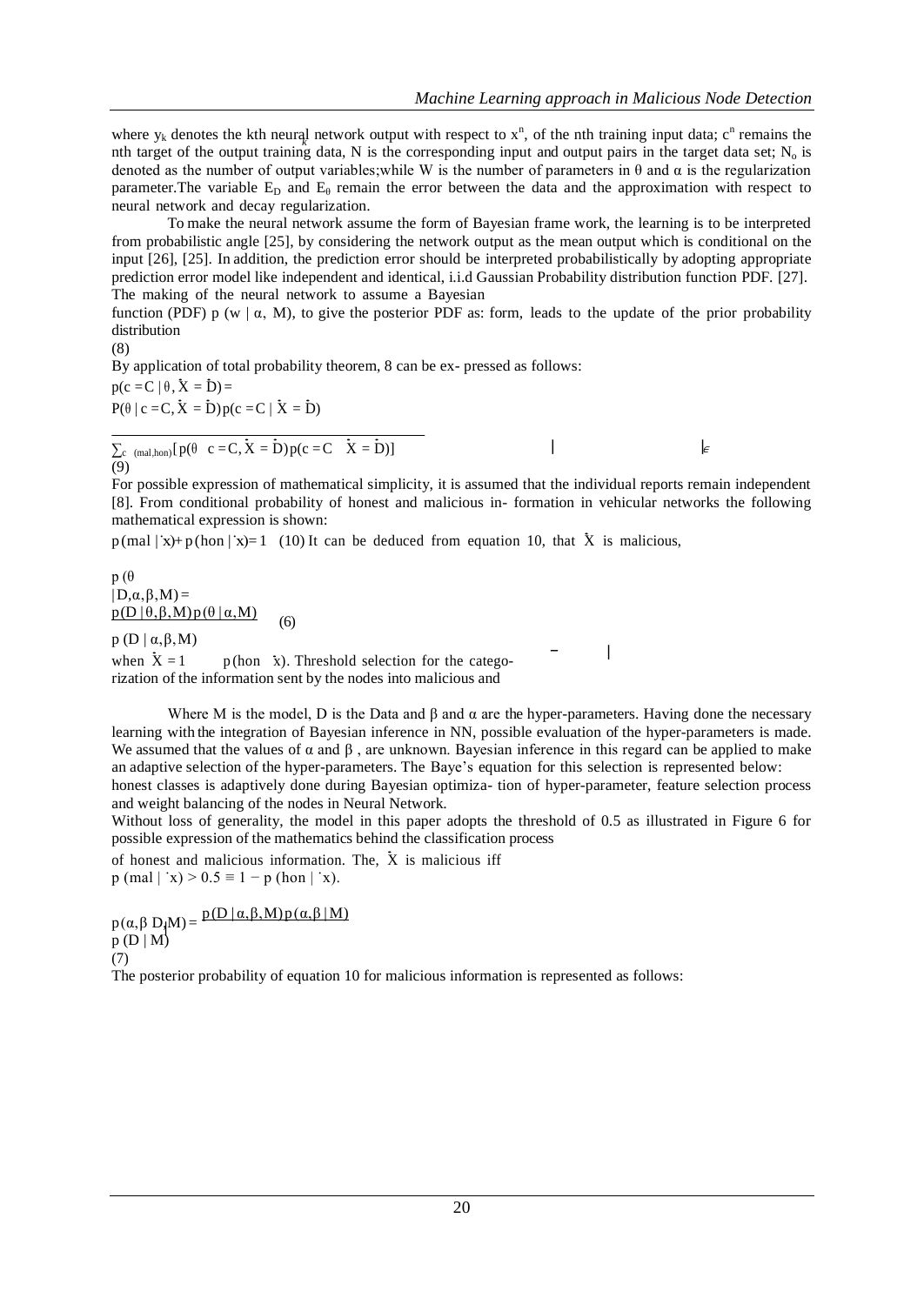

**Fig. 6.** Anomalies Detection chart

 $p(c = C | \theta, \dot{X} = \dot{D})$  $P(e - C | v, X - D) - P(\theta | c = C, X = \overline{D})p(c = C | X = \overline{D})$  $\sum_{\substack{c \in \text{ (mal, hon)}}} \left[ p(\theta \mid c = C, X = D) p(c = C \mid X = D) \right]$ 

 $> 0.5$ (11)

**V. CONCLUSION AND FUTURE WORKS**

This paper argues that ECT lacks the flexibility and effec- tiveness in detecting the malicious activities in the vehicular communication network. Thus DCT category is applied in the computation of trust in this paper. This paper further denotes that the existing algorithms on DCT in the literature are predefined/threshold based, and as such not capable enough to detect the dynamic behaviors of the adversaries in the communication systems. Consequently, the BNN trust model is proposed for the computation of the behaviors of the nodes in VANETs. The model is quite generic in nature and conceptually, goes beyond the existing trust models in the literature by including both perception and inference in it decision making. The improvement in the model performance as result of perception and inference of the hidden feature of malicious nodes is attributed to the introduction of uncertainty on the nodes in the network.

Our future work aims at implementing the proposed frame- work in Veins simulator and providing simulation experiments, and further do analysis and estimation of the nodes behaviour based on the information provided with the proposed BNN model.

### **REFERENCES**

- [1]. S. Al-Sultan, M. M. Al-Doori, A. H. Al-Bayatti, and H. Zedan, "A comprehensive survey on vehicular ad hoc network," Journal of network and computer applications, vol. 37, pp. 380–392, 2014.
- [2]. M. Chaqfeh, A. Lakas, and I. Jawhar, "A survey on data dissemination in vehicular ad hoc networks," Vehicular Communications, vol. 1, no. 4, pp. 214–225, 2014.
- [3]. T. Mekki, I. Jabri, A. Rachedi, and M. ben Jemaa, "Vehicular cloud networks: Challenges, architectures, and future directions," Vehicular Communications, vol. 9, pp. 268–280, 2017.
- [4]. R. Pal, A. Prakash, R. Tripathi, and D. Singh, "Analytical model for clustered vehicular ad hoc network analysis," ICT Express, 2018.
- [5]. S. Ahmed, S. Al-Rubeaai, and K. Tepe, "Novel trust framework for ve- hicular networks," IEEE Transactions on Vehicular Technology, vol. 66, no. 10, pp. 9498–9511, 2017.
- [6]. R. A. Shaikh and A. S. Alzahrani, "Trust management method for ve- hicular ad hoc networks," in International Conference on Heterogeneous Networking for Quality, Reliability, Security and Robustness. Springer, 2013, pp. 801–815.
- [7]. J.-H. Cho, A. Swami, and R. Chen, "A survey on trust management for mobile ad hoc networks," IEEE Communications Surveys & Tutorials, vol. 13, no. 4, pp. 562–583, 2011.
- [8]. M. Raya, P. Papadimitratos, V. D. Gligor, and J.-P. Hubaux, "On data- centric trust establishment in ephemeral ad hoc networks," in INFOCOM 2008. The 27th Conference on Computer Communications. IEEE. IEEE, 2008, pp. 1238–1246.
- [9]. J. Grover, N. K. Prajapati, V. Laxmi, and M. S. Gaur, "Machine learning approach for multiple misbehavior detection in vanet," in International Conference on Advances in Computing and Communications. Springer, 2011, pp. 644–653.